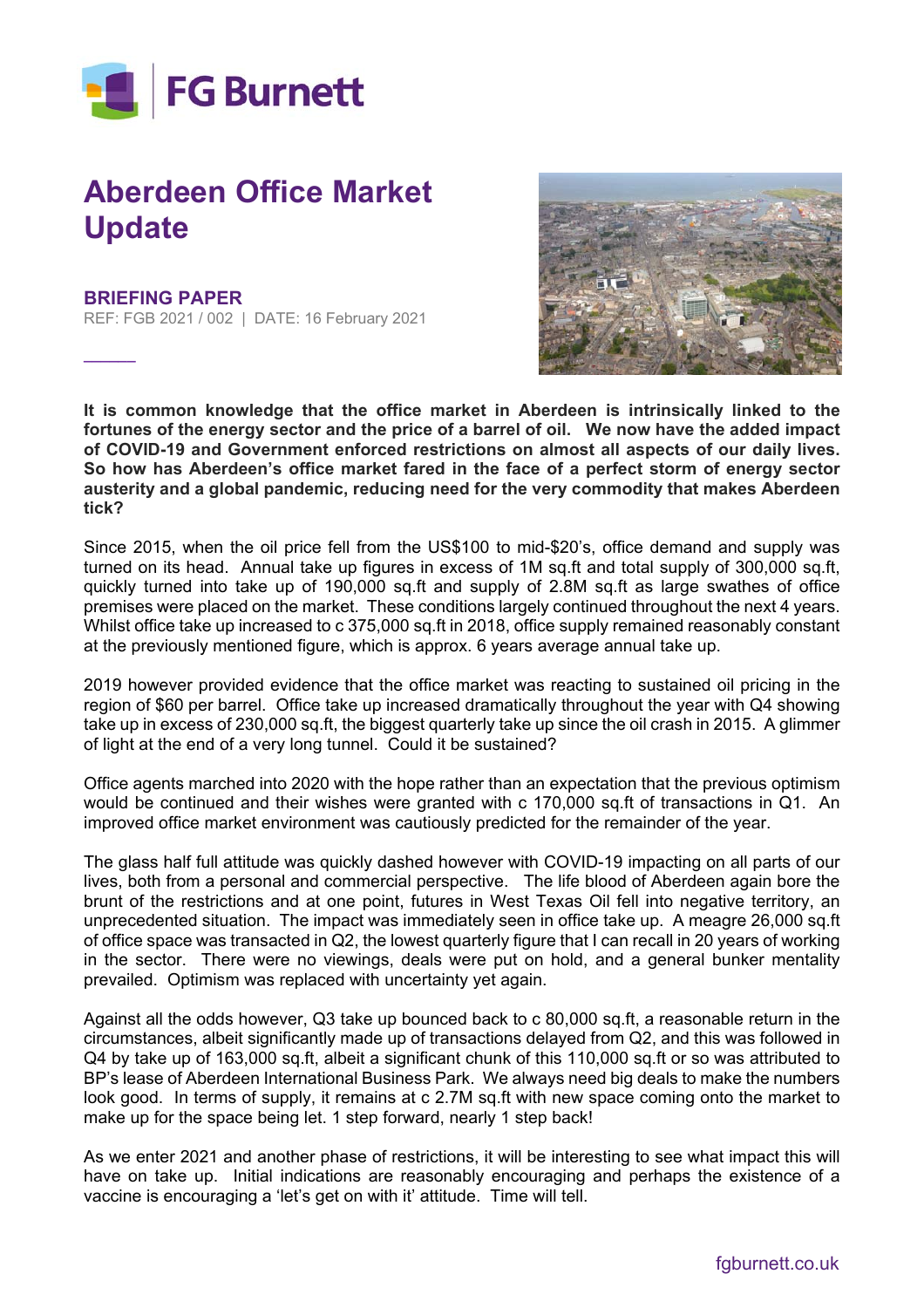

What is important to consider however over the last 2 years is where the office deals are occurring and more importantly the number of transactions. 2019 saw 86 office transactions in the city, 56 of which were transactions in the city centre and west end, both showing 28 deals each. The remainder was made up of Westhill / Kingswells 13, Dyce, 7 and the remainder split between Altens and Bridge of Don.

By contrast, 2020 saw 55 office transactions - a reduction of 36%, which is not surprising having effectively lost a quarter at the onset of Lockdown. Interestingly, the west end and city centre again, matched each other in terms of popularity with 15 transactions each and a similar percentage to the previous year. Dyce saw the most improvement with 11 transactions and Westhill fell to 6. Altens and Bridge of Don, again made up the numbers.

It is clear that Dyce is witnessing a renaissance, largely due to the AWPR and also the quality of the product on offer, especially at Aberdeen International Business Park. Fully fitted out high quality open plan space, finished to a high specification with exceptional amenity, café, gym, crèche and coffee provision on site has attracted a considerable amount of interest and c 200,000 sq.ft of space has been let in the last 2 years in this building alone.

Altens on the other hand, once the preferred location for speculative office development has only witnessed 7 office deals in the last 2 years and only 5% of total take up. Westhill and Kingswells (Prime Four Business Park), continue to perform well with quality new and second hand stock remaining popular.

The average letting size in 2019 was c 6,000 sq.ft whereas 2020 saw this increase to 8,000, albeit several sizeable transactions slightly skew the figures and the vast majority of office requirements remain in the sub 10,000 sq.ft range.

The final reckoning saw office take up of c 440,000 sq.ft in 2020 compared with c 505,000 sq.ft in 2019. A sporting effort in the circumstances.

The impact of COVID is yet to be fully established on office occupational strategy. Home working protocols have been advanced by a decade in the last 12 months with many employees opting to split their working life between home and the office. In tandem with this however is the likely change to occupational densities with more social distancing required between work stations. The call centre mode of occupation might well be a thing of the past. And what of hot desking……will this feature as prominently in a post COVID era? Might hygiene requirements and a reluctance to desk share see this occupational strategy diminish? Office buildings are being designed and retrofitted with low touch technology – the legacy of COVID-19 may be long lasting.

There is no doubt that companies are reconsidering their spatial requirements in light of COVID, but there will always be a need for a quality working environment.

A final, but equally important factor is the impact on rent and lease terms. In general, office rents have fallen across the board, incentives have increased and lease terms are now as flexible as ever. Tenants prefer shorter lease terms with the added flexibility of break options and landlords are generally happy to accommodate in order to alleviate a penal Local Authority Rates obligation. As such, it can be a race to the bottom when tenants play landlords off against each other to negotiate the best deal possible. Even the new Grade A stock, whilst maintaining healthy headline rents, are showing increased incentives making these options highly competitive.

Finally, tenants are looking for the path of least resistance when considering office relocations. Those properties offered in a refurbished condition, fitted out with offices, meeting rooms, welfare and IT are often preferred. It saves on time, management involvement on fit-outs and not to mention the considerable cost. The cost of the fit-out is likely to be factored into the deal, and recovered through an increased rent or reduced incentives, but this is preferable to a considerable initial CapEx. There